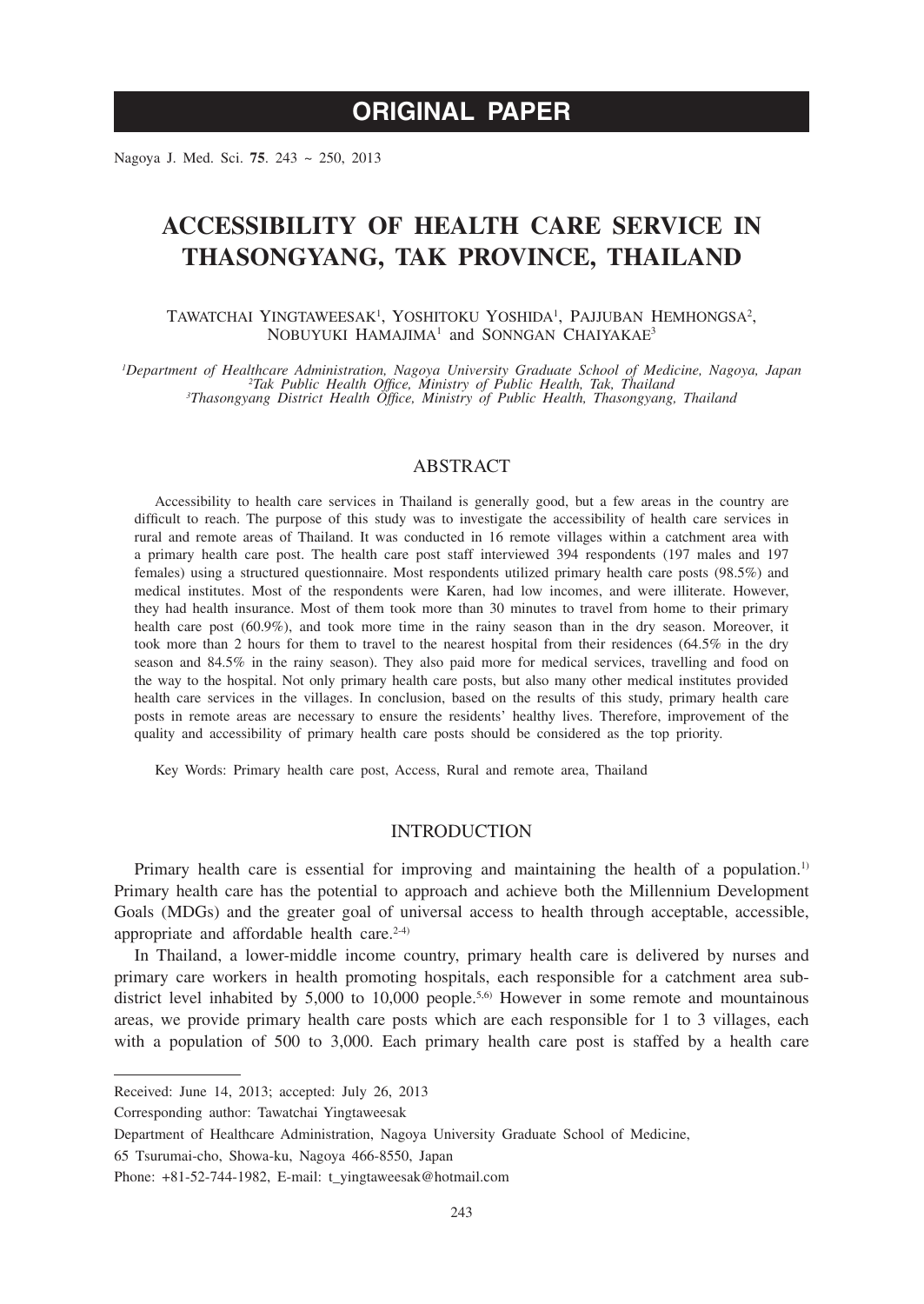technician and a health care assistant. Most potential technicians are recruited from good health assistants and local district students<sup> $\eta$ </sup> with the educational minimum of a high school diploma. They are required to attend 2 years of training at public health colleges that are under the purview of the Ministry of Public Health in Thailand. The training aims to provide comprehensive care, health promotion, disease prevention, curative care and rehabilitation when there is a shortage of doctors and nurses, particularly in rural areas.5) The function of a primary health care post consists of health education, promotion of food supply and nutrition, maternal and child health care including family planning, immunization, prevention and control of local endemic diseases, appropriate treatment of common diseases and injuries, and provision of essential drugs.<sup>3)</sup>

A universal coverage scheme was implemented in April, 2002. To improve the health of all Thai people, the provision of equal access to quality care, in accordance with the health needs of the entire population, was urgently needed. The universal coverage scheme offers coverage for all Thai citizens not covered by any other public health insurance schemes. Beneficiaries can obtain and enjoy full access to their health care services, offered by designated area-based networks of providers free of charge. Universal coverage is a comprehensive package which includes health promotion, prevention of diseases, curative care, and rehabilitation services. The current extensive system has been proven capable of protecting its members financially from catastrophic situations.8)

In most parts of Thailand, health care facilities can be easily reached within 30 minutes $6$ , but some areas are more difficult to access.<sup>8)</sup> There have been many researchers showing that geographical accessibility of health services has a direct bearing on the utilization of those services. $9-12$ ) There is also a scarcity of health resources and inequity of health facilities, particularly in remote areas. Besides the primary health care posts and hospitals, mobile health services are available. The Malaria clinic, Thasongyang Hospital, local government subdistrict levels and private agencies dispatch medical staff to rural and remote areas, but their services are very limited. For example, services are provided during the rainy season by the Malaria clinic, especially during outbreaks of malaria, and in the dry season by the Thasongyang Hospital, local government subdistrict levels and private agencies because road conditions are very poor in rural and remote areas and usually only slightly better in the dry season. To improve the health care service, we must learn whether a given health service meets the needs of the community.<sup>3)</sup> To the best of the authors' knowledge, no research has yet been carried out on the accessibility of health care services in the rural and remote areas of Thailand. Therefore, we conducted this study especially to investigate the accessibility of primary health care posts and hospitals, in rural and remote areas of Thasongyang, Tak province.

### MATERIALS AND METHODS

This study was conducted in 16 villages within a catchment area of the primary health care post of Thasongyang District, Tak Province, from June to August 2012. The study population consisted of 394 people in the catchment area of the primary health care post, divided by the proportion of people in the catchment area of the primary health care post. The respondents were 15 years old or older and had lived in the village for more than 6 months. Data were collected by face-to-face structured interviews by sixteen primary health care post staff. In many cases, the questionnaire needed to be translated into the Karen language or some local language. The cluster sampling technique and purposive sampling method were applied. The response rate was 100%. The questionnaire was developed by research team members based on existing literature and knowledge of the health situation in the study location, and was validated for its contents.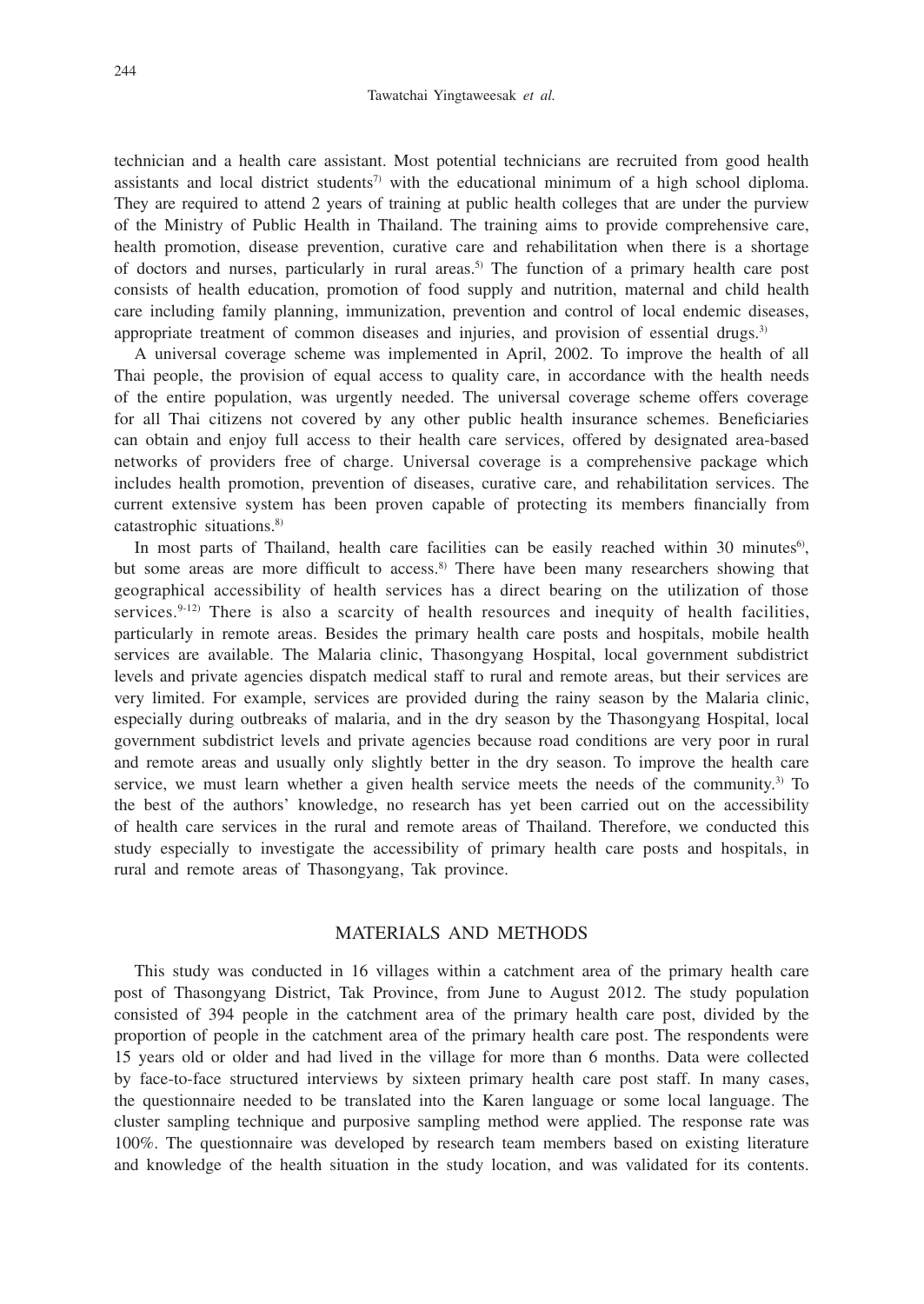The collected data were double-checked and entered into SPSS program for analysis and Chi-square test was also applied. Before data collection, verbal informed consent was obtained from all the respondents after explaining the study to them in detail. This research was also approved by the Ethical Committee of Tak Health Office, Ministry of Public Health of Thailand.

## **RESULTS**

The socio-economic characteristics of these respondents are summarized in Table 1. Three hundred ninety-four eligible persons were interviewed with an equal number of males and females. Neither sex had many differences in terms of socio-economic characteristics. About 32.0% of the respondents were in the age group of 25–34 years, followed by 24.6% and 21.1% in the 35–44 year and 15–24 year age groups, respectively. Most of the respondents were Karen (71.3%), followed by Thai (27.9%) and Burmese (0.8%). Regarding occupation, respondents were mostly farmers (76.4%) followed by generally employed (12.7%), and others (10.9%). Regarding education, 63.5% of respondents were illiterate, 20.3% had attended primary school, lower secondary school (6.3%), higher secondary school (6.1%), some had vocational training (2.0%), or bachelor's degree or higher (1.8%). As to their income, the majority of respondents (74.6%) earned less than 100 USD/month. In terms of health insurance, most respondents had the universal coverage scheme  $(88.3\%)$ , but some  $(8.4\%)$  had no health insurance. Most of the respondents (98.5%) used to visit and utilize primary health care posts and health facilities.

Table 2 shows that the travel time from the respondents' residence to the primary health care post showed statistically significant differences between the rainy and the dry seasons; 39.1% of respondents took 0.5 hours or less to travel during the rainy season compared to the dry season  $(53.6\%)$ , and took more than 2 hours in the rainy  $(13.2\%)$  and dry seasons  $(6.6\%)$ . The most common mode of travel to the primary health care post was by foot (76.9%) followed by motorcycle  $(18\%)$ , car  $(4.6\%)$  and other  $(0.5\%)$ .

Health care posts provided the following health care services: medical treatment for outpatient services (94.9%), general health examination (82.2%), immunization (77.2%), health education (74.6%), mobile medical treatment for outpatient services (69.8%) and participation in a primary health care post committee (12.7%). More than females, males used primary health care posts for dengue prevention and control  $(65.5\%)$ , malaria prevention and control  $(63.5\%)$ , diarrhea prevention and control  $(65.5\%)$ , to obtain a recommendation to see a doctor  $(45.2\%)$ , request health data and information (22.8%) and participate in a health care post committee (16.7%). Females, on the other hand tended to use a primary health care post for medical treatment (97.0%), immunization (82.2%), health education (76.1%), mobile services for outpatients (72.1%), diabetic and hypertension screening (70.1%), family planning (84.3%), cervical and breast cancer screening (56.3%), antenatal care clinics (62.9%), school health promotion (38.1%) and rehabilitation services for patient at home (34.0%).

The expense of utilizing health care services at primary health care posts for the last time within 2 years is shown in Table 3. All health care services provided at primary health care posts are free of charge. Most respondents did not pay for the food expense of the patient's relatives or pursuers (83.2%), food expense of the patient (80.5%), travel expense of relatives or pursuers (75.9%) or for the travel expense of the patient (66.3%).

Not only primary health care posts, but also many medical institutes provide health services in the villages, although in a very limited way. There were few differences between males and females utilizing these agencies; however, males utilized disease prevention and control (48.2%) and sanitary improvement and waste disposal  $(12.7%)$  more than females  $(41.1%)$  and  $(8.1%)$ , re-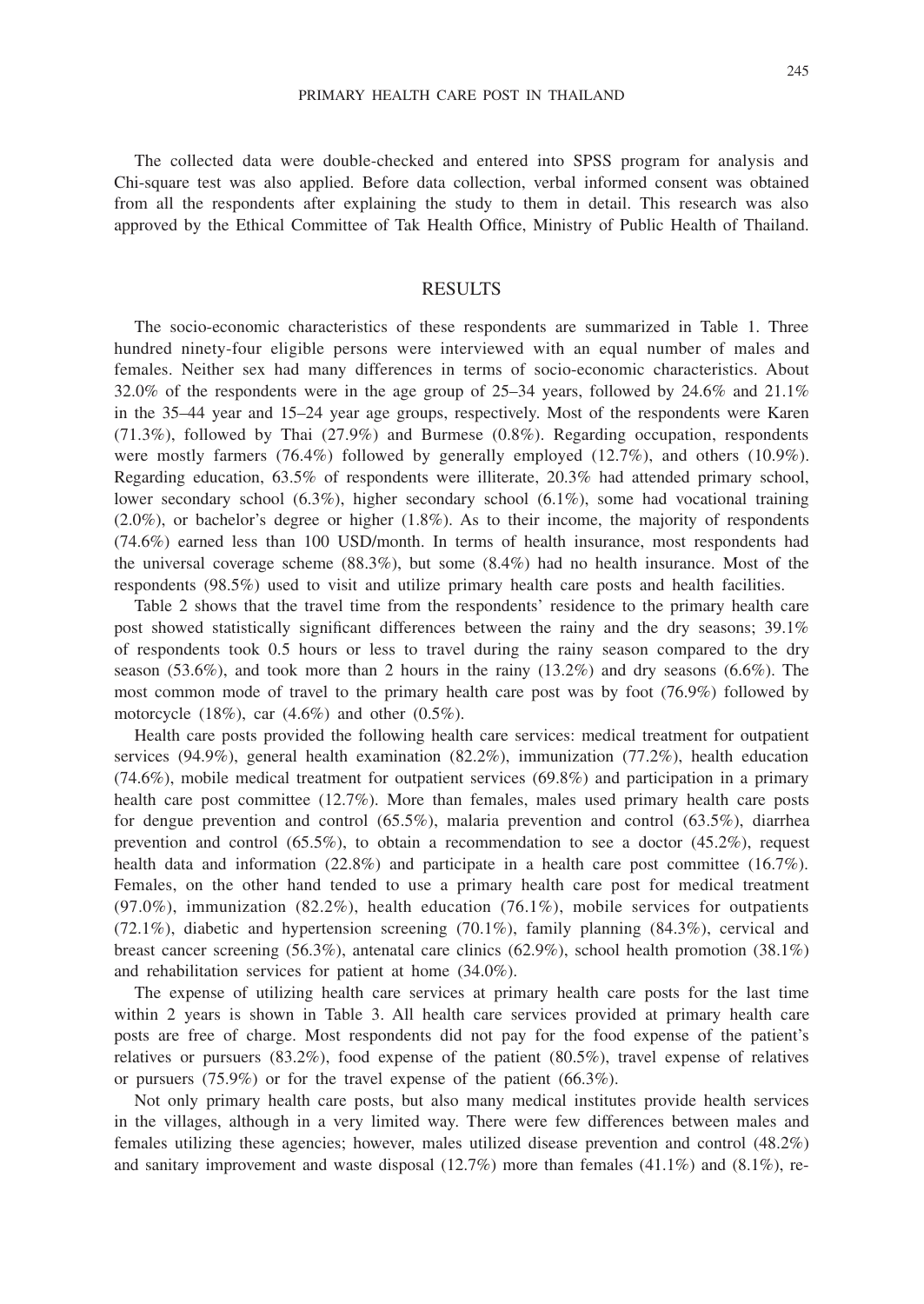| Characteristics               |                | Male $(n=197)$ | Female $(n=197)$ |                | Total $(n=394)$ |      |  |
|-------------------------------|----------------|----------------|------------------|----------------|-----------------|------|--|
|                               | $\mathbf n$    | $\%$           | $\mathbf n$      | %              | n               | %    |  |
| Age                           |                |                |                  |                |                 |      |  |
| $15 - 24$                     | 29             | 14.7           | 54               | 27.4           | 83              | 21.1 |  |
| $25 - 34$                     | 67             | 34.0           | 59               | 29.9           | 126             | 32.0 |  |
| $35 - 44$                     | 57             | 28.9           | 40               | 20.3           | 97              | 24.6 |  |
| $45 - 54$                     | 33             | 16.8           | 33               | 16.8           | 66              | 16.8 |  |
| 55 or older                   | 11             | 5.6            | 11               | 5.6            | 22              | 5.6  |  |
| Race                          |                |                |                  |                |                 |      |  |
| Thai                          | 62             | 31.5           | 48               | 24.4           | 110             | 27.9 |  |
| Karen                         | 133            | 67.5           | 148              | 75.1           | 281             | 71.3 |  |
| <b>Burmese</b>                | $\overline{2}$ | 1.0            | $\mathbf{1}$     | 0.5            | 3               | 0.8  |  |
| Occupation                    |                |                |                  |                |                 |      |  |
| Public servant/state employee | 1              | 0.5            | $\theta$         | $\overline{0}$ | 1               | 0.3  |  |
| Company employee              | $\overline{4}$ | 2.0            | $\overline{2}$   | 1.0            | 6               | 1.5  |  |
| Private business              | $\,$ 8 $\,$    | 4.1            | $\overline{7}$   | 3.6            | 15              | 3.8  |  |
| Farmer                        | 156            | 79.2           | 145              | 73.6           | 301             | 76.4 |  |
| Teacher/student               | 10             | 5.1            | 6                | 3.0            | 16              | 4.1  |  |
| General employed              | 17             | 8.6            | 33               | 16.8           | 50              | 12.7 |  |
| Others                        | $\mathbf{1}$   | 0.5            | $\overline{4}$   | 2.0            | 5               | 1.3  |  |
| Education                     |                |                |                  |                |                 |      |  |
| Illiterate                    | 124            | 62.9           | 126              | 64.0           | 250             | 63.5 |  |
| Primary school                | 44             | 22.3           | 36               | 18.3           | 80              | 20.3 |  |
| Lower secondary               | 10             | 5.1            | 15               | 7.6            | 25              | 6.3  |  |
| Higher secondary              | 11             | 5.6            | 13               | 6.6            | 24              | 6.1  |  |
| Vocational training           | 3              | 1.5            | 5                | 2.5            | 8               | 2.0  |  |
| Bachelor's degree or higher   | 5              | 2.5            | $\overline{c}$   | 1.0            | 7               | 1.8  |  |
| Income                        |                |                |                  |                |                 |      |  |
| Less than 100 USD/month       | 137            | 69.5           | 157              | 79.7           | 294             | 74.6 |  |
| 100-330 USD/month             | 53             | 27.0           | 36               | 18.3           | 89              | 22.6 |  |
| More than 330 USD/month       | $\tau$         | 3.5            | $\overline{4}$   | 2.0            | 11              | 2.8  |  |
| Health insurance              | 173            | 87.8           | 175              | 88.8           | 348             | 88.3 |  |
| Universal coverage            | $\mathbf{1}$   | 0.5            | 4                | 2.0            | 5               | 1.3  |  |
| Civil servant medical benefit | 1              | 0.5            | $\overline{0}$   | 0.0            | 1               | 0.3  |  |
| Social security               | 5              | 2.5            | $\overline{2}$   | 1.0            | 7               | 1.8  |  |
| Migrant health security       | 17             | 8.6            | 16               | 8.1            | 33              | 8.4  |  |
| None                          |                |                |                  |                |                 |      |  |

**Table 1** Socio-economic characteristics of respondents

Table 2 Comparison of time taken to reach nearest primary health care post in rainy and dry season

| Time <sup>a</sup> | $0.5$ hr or less |          | $0.51 - 1.0$ hr |          | $1.01 - 2.0$ hrs |         | More than<br>$2.0$ hrs |         |     | Total     |  |
|-------------------|------------------|----------|-----------------|----------|------------------|---------|------------------------|---------|-----|-----------|--|
|                   | n                | $\%$     | $\mathbf n$     | $\%$     | $n \sim$         | $\%$    | n                      | $\%$    |     | $\%$      |  |
| Rainy season      |                  | 154 39.1 |                 | 102 25.9 |                  | 86 21.8 |                        | 52 13.2 |     | 394 100.0 |  |
| Dry season        |                  | 211 53.6 | 100             | 25.4     | 57               | 14.5    | 26                     | 6.6     | 394 | 100.0     |  |

a: Chi-square test, *p* < 0.01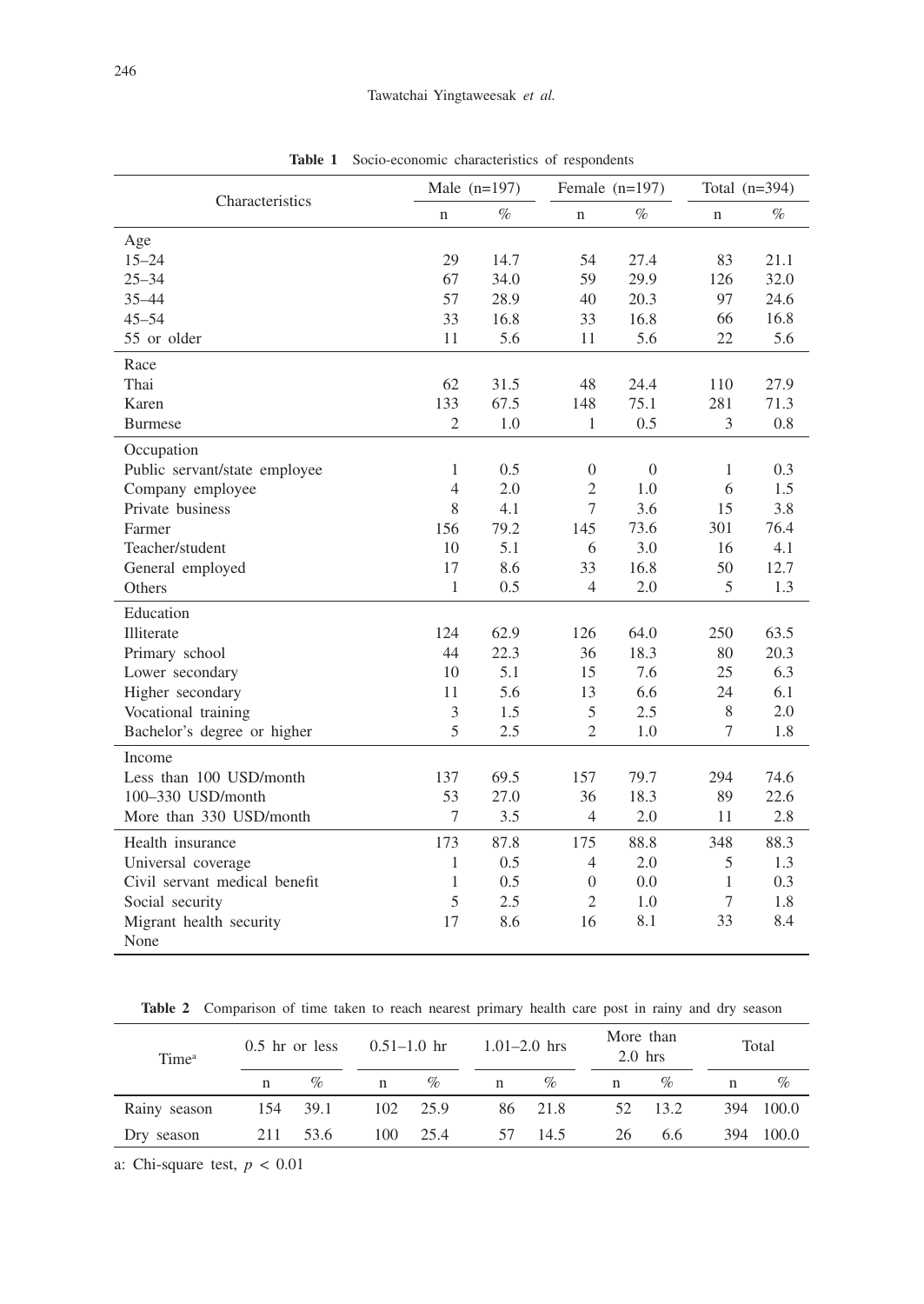| Characteristics                              | No charge |      | $0.1 - 1.6$ USD <sup>b</sup> |      | $1.7 - 3.2$ USD |      | 3.3 USD<br>or more |      | Total       |       |  |  |
|----------------------------------------------|-----------|------|------------------------------|------|-----------------|------|--------------------|------|-------------|-------|--|--|
|                                              | n         | $\%$ | $\mathbf n$                  | $\%$ | $\mathbf n$     | $\%$ | $\mathbf n$        | $\%$ | $\mathbf n$ | $\%$  |  |  |
| Travel expenses<br>of patient                | 263       | 66.8 | 30                           | 7.6  | 46              | 11.7 | 55                 | 14.0 | 394         | 100.0 |  |  |
| Food expenses<br>of patient                  | 317       | 80.5 | 16                           | 4.1  | 30              | 7.6  | 31                 | 7.9  | 394         | 100.0 |  |  |
| Travel expenses<br>of relatives/<br>pursuers | 299       | 75.9 | 19                           | 4.8  | 30              | 7.6  | 31                 | 7.9  | 394         | 100.0 |  |  |
| Food expenses<br>of relatives/<br>pursuers   | 328       | 83.2 | 14                           | 3.6  | 20              | 5.1  | 31                 | 7.9  | 394         | 100.0 |  |  |

**Table 3** Expenses for utilizing health care services at primary health care post

a: Medical services provided at primary health care post are free of charge.

b: 1 USD = 30.61 Thai baht (THB) rate on October  $1<sup>st</sup>$ , 2012

**Table 4** Comparison of time taken to reach nearest hospital in rainy and dry season

| $0.5$ hr or<br>less<br>Time <sup>a</sup> |   |      | $0.51 - 1.0$ hr |         | $1.01 - 2.0$ hrs |         | $2.01 - 3.0$ hrs |         | $3.01 - 4.0$ hrs |         |             | More than<br>$4.0$ hrs |   | Total     |  |
|------------------------------------------|---|------|-----------------|---------|------------------|---------|------------------|---------|------------------|---------|-------------|------------------------|---|-----------|--|
|                                          | n | $\%$ | $\mathbf n$     | $\%$    | $\mathbf n$      | $\%$    | $\mathbf n$      | $\%$    | $\mathbf n$      | $\%$    | $\mathbf n$ | $\%$                   | n | $\%$      |  |
| Rainy<br>season                          | 3 | 0.8  | 4               | 1.0     |                  | 54 13.7 |                  | 94 23.9 | 120              | 30.5    | 119         | 30.2                   |   | 394 100.0 |  |
| Dry<br>season                            | 4 | 1.0  |                 | 42 10.7 |                  | 94 23.9 | 111              | 28.2    |                  | 96 24.4 | 47          | 11.9                   |   | 394 100.0 |  |

a: Chi-square test,  $p < 0.01$ 

spectively. The Malaria clinic provided the most health services in the villages (31.5%), followed by Thasongyang Hospital (29.2%), local government subdistrict levels (27.0%), private agencies (19.5%), and the Provincial Administration Organization (0.8%). The most common health activities that these agencies provided were medical treatment for outpatient services (44.9%), disease control and prevention (44.7%), health education (41.9%), health promotion(antenatal care, family planning, etc.) (22.8%), elderly health care (19.3%), health care for the disabled  $(15.0\%)$ , oral and dental care  $(13.7\%)$ , sanitary improvement and waste disposal  $(10.4\%)$ , eye check up and providing glasses  $(6.1\%)$ , drug addiction treatment  $(6.1\%)$ , clean water supply (4.6%) and other (0.3%).

The travel time from the respondents' residence to the nearest hospital between the rainy and dry seasons shows statistically significant differences. Table 4 indicates that the respondents travelled to the hospital in less than 1 hour  $(1.8\%)$  in the rainy season and  $(11.7\%)$  dry season. They also needed more than 4 hours  $(30.2\%)$  to travel in the rainy season compared to  $(11.9\%)$ the dry season. The most common means by which patients went to the hospital was on foot followed by car (31.5%), only by car (27.7%), motorcycle (26.9%), on foot followed by motorcycle  $(9.9\%)$ , by foot  $(3.6\%)$  and by some other means  $(0.5\%)$ .

The expenses for health care at the hospital for the last time within 2 years are shown in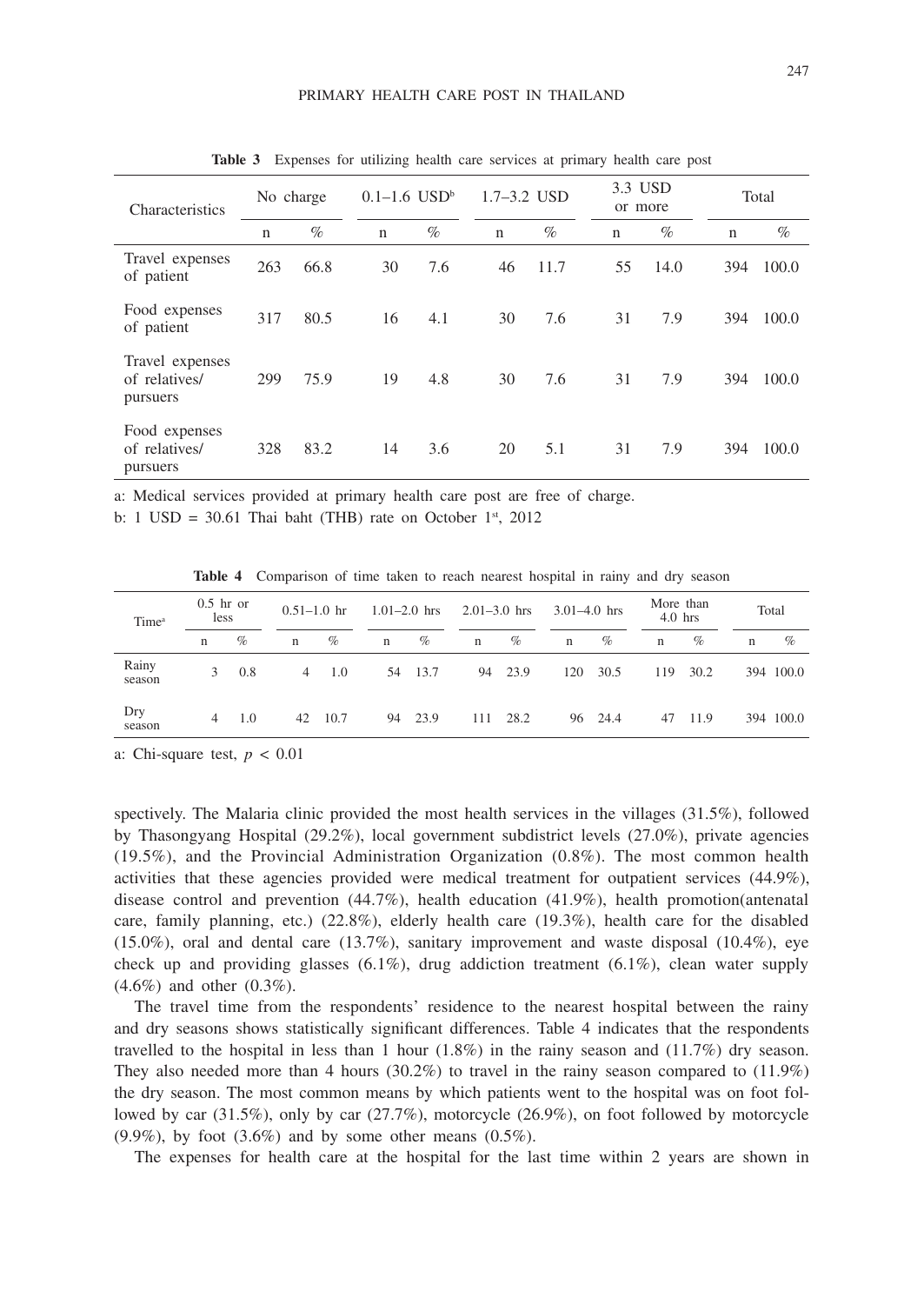| Payment                                      |     | No charge |             | $0.1 - 3.2$ USD <sup>a</sup> |             | 3.3-16.3 USD | 16.4 USD<br>or more |      | Total       |       |
|----------------------------------------------|-----|-----------|-------------|------------------------------|-------------|--------------|---------------------|------|-------------|-------|
|                                              | n   | $\%$      | $\mathbf n$ | $\%$                         | $\mathbf n$ | $\%$         | n                   | $\%$ | $\mathbf n$ | $\%$  |
| Medical service<br>charge                    | 340 | 86.3      | 37          | 9.4                          | 16          | 4.1          | 1                   | 0.3  | 394         | 100.0 |
| Travel expenses<br>of patient                | 15  | 3.8       | 82          | 20.8                         | 244         | 61.9         | 53                  | 13.5 | 394         | 100.0 |
| Food expenses<br>of patient                  | 41  | 10.4      | 212         | 50.8                         | 138         | 35.0         | 3                   | 0.8  | 394         | 100.0 |
| Travel expenses<br>of relatives/<br>pursuers | 105 | 26.6      | 92          | 23.4                         | 164         | 41.6         | 33                  | 8.4  | 394         | 100.0 |
| Food expenses<br>of relatives/<br>pursuers   | 114 | 28.9      | 175         | 44.4                         | 99          | 25.2         | 6                   | 1.5  | 394         | 100.0 |

**Table 5** Expenses for utilizing health care services at hospital

a:  $1 \text{ USD} = 30.61 \text{ Thai bath}$  (THB) rate on October  $1^{st}$ , 2012

Table 5. Most respondents did not pay for medical services (86.3%), food expenses of relatives/ pursuers (28.9%), travel expenses of relatives/pursuers (26.6%), food expenses of patient (10.4%) and travel for patients (3.8%).

#### DISCUSSION

Primary health care posts have been established to provide primary health care in remote and rural areas in Thailand.<sup>6)</sup> Not only primary health care posts and hospitals but also the Malaria clinic, Thasongyang Hospital, local government subdistrict levels and private agencies provide health care in the villages with a mobile health service (although in a very limited way).

In this study we found that most respondents utilized primary health care posts most often for medical treatment, general health examination, immunization and health education. We consider that this is because health care posts are inexpensive and are located much closer to the respondents' residence. We found that no respondents at primary health care posts paid for health care services 394 (100%); most of them did not pay for the travel expenses of the patients, 263 (66.3%), the travel expenses for relatives/pursuers, 299 (75.9%), the patient's food, 317 (80.5%) and the relatives/pursuers' food, 328 (83.2%) for utilizing health care services. On the other hand, 54 (13.7%) of respondents in the hospital needed to pay some medical service charge. In addition, most respondents 244 (61.9%) had to pay 3.3–16.3 USD for the patient's travel expenses, 164 (41.6%) had to pay 3.3–16.3 USD travel expenses of relatives/pursuers, 212 (50.8%) had to pay 0.1–3.2 USD for the patient's food expense, with 175 (44.4%) had to pay 0.1–3.2 USD for relatives/pursuers' food at the hospital. Based on the above comparison, primary health care posts are much more available to about half the people in rural and remote areas from the viewpoint of expense, going to the post took more than 30 minutes in the dry season and 60 minutes in the rainy season. This study confirmed that in the rainy season, respondents took much more time travelling to their primary health care posts compared to the dry season.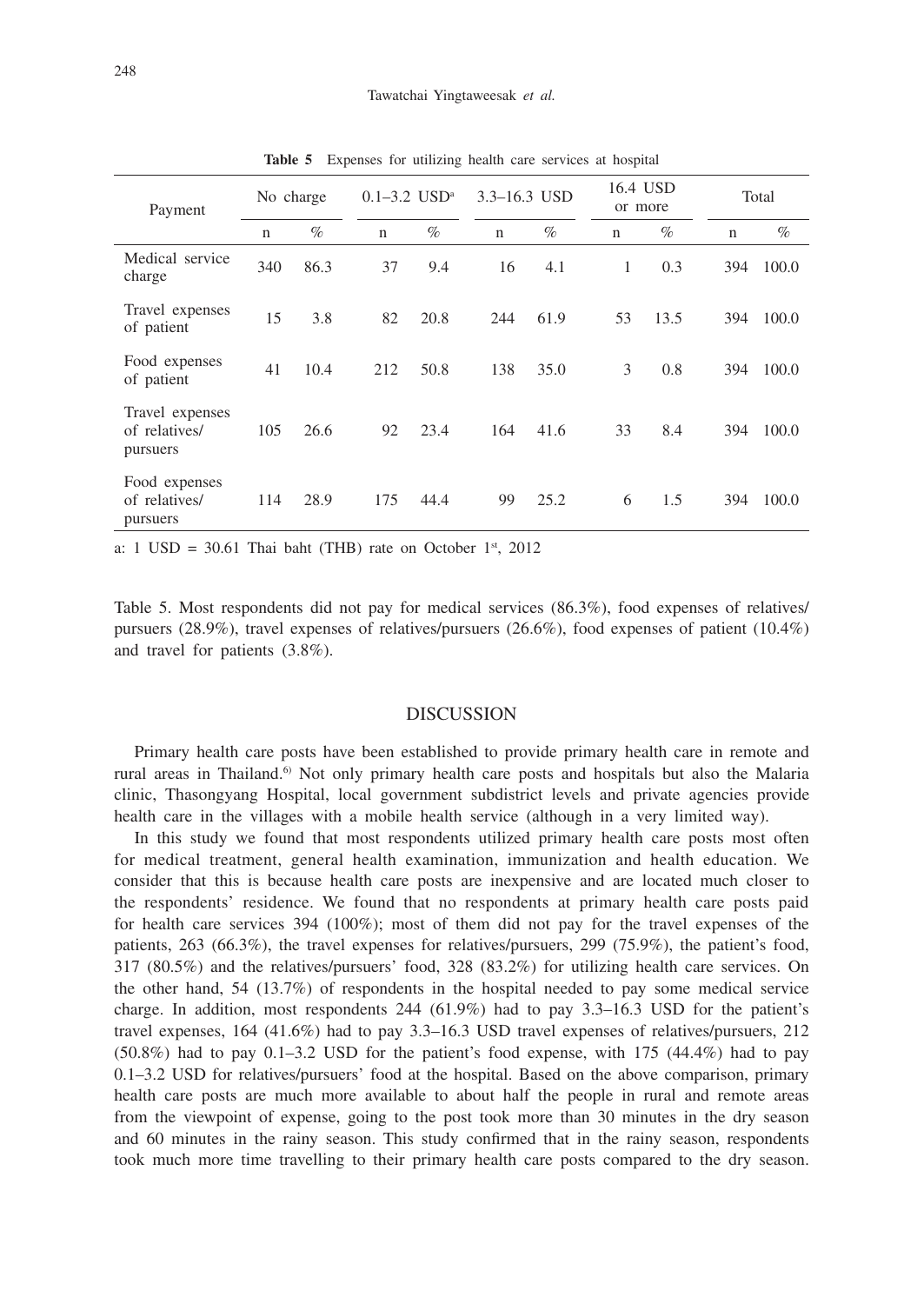In addition, the respondents took much more time and paid more to reach the nearest hospital than the primary health care post. Our study also revealed that in the rainy season, respondents took more time to go to the nearest hospital from their residence compared to the dry season.

Although the present study clearly demonstrated new findings regarding the current accessibility of health care in rural and remote areas, there was a limitation in this study's design i.e., most of the people were illiterate and could not understand Thai. Therefore, the questionnaire needed to be translated, and as a result the meaning was more or less changed.

This investigation showed that accessibility to health care services at primary health care posts in rural and remote areas of Thailand was not good. The impact of distance and transportation,1,9-10,12-14) especially in the rainy season, caused socio-economic disadvantages from the viewpoint of accessibility in rural and remote areas.15-17) In addition, even though lower income groups are disproportionately affected by the financial burden of health care  $cost<sub>1</sub>$ <sup>13</sup>) indirect cost of health care utilization was substantially high in many cases, making for a huge burden for people.<sup>16</sup> We consider that most Thai people have universal coverage health insurance so that they can have access to the qualified health care services available to people in other parts of Thailand.18) The findings from this article suggest that accessibility to primary health care posts still needs to be improved in the remote areas of Thailand. As primary health care posts play an important role in keeping residents healthy, this paper can make a contribution toward decision-making in the future. For this reason, improving the quality and capacity of primary health care post is extremely important. We consider that the National Health Security Office guideline for approving Primary Health Care Units which includes structure, health staff, facilities, quality of services, information system and community participation,19) should be utilized more effectively. To achieve these objectives, associated agencies such as the regional National Health Security Office, Tak Public Health Office, Thasongyang Health committee, and local government and community must work together more closely.20)

#### ACKNOWLEDGEMENTS

This work was supported in part by the Tak Provincial Health Office and the Thasongyang District Health Coordinating Committee. The authors would like to thank the primary health care post staff of the Thasongyang District for their generous assistance in the data collection. Our sincere gratitude also to all the respondents of the sixteen villages of the study areas for their kind cooperation and responses. Dr. Yingtaweesak was a participant in Young Leaders' Program (Healthcare Administration Course) of Nagoya University Graduate School of Medicine, which is supported by Ministry of Education, Culture, Sports, Science and Technology, Japan.

#### REFERENCES

- 1) Munoz UH, Kallestal C. Geographical accessibility and spatial coverage modeling of the primary health care network in the Western Province of Rwanda. *Int J Health Geogr*, 2012; 11:40–50.
- 2) Kovai V, Rao GN, Holden B. Key factors determining success of primary eye care through vision centres in rural India: patients' perspectives. *Indian J Opthalmol*, 2012; 60: 487–491.
- 3) World Health Organization. Declaration of Alma-Ata,1978. 1987; WHO, Geneva.
- 4) Rohde J, Cousens S, Chopra M, Tangcharoensathien V, Black R, Bhutta ZA, ELawn J. 30 years after Alma-Ata: has primary health care worked in countries? *Lancet*, 2008; 372: 950–961.
- 5) Nonglak P, Thinakorn N. Thailand's health workforce: a Review of Challenges and Experiences. *International Health Policy Program*, Ministry of Public Health, 2009; Bangkok, Thailand.
- 6) Thailand Health Profile 2008–2010. 2010 Ministry of Public Health. Bangkok. Thailand.